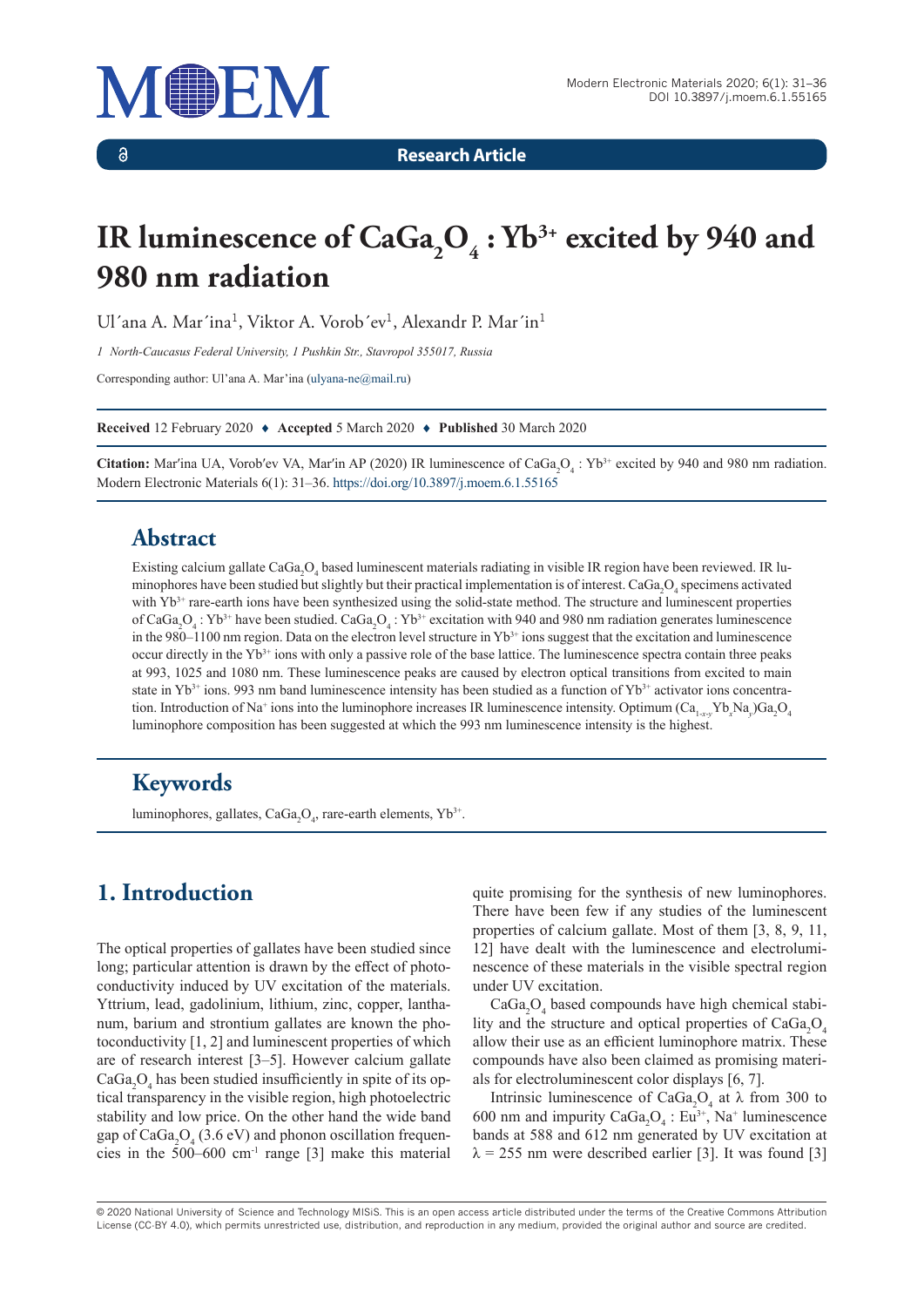that the luminophore base efficiently transfers its energy to  $Eu^{3+}$  ions and addition of Na<sup>+</sup> ions greatly increases the intensity and duration of the impurity luminescence. Similar conclusions were also made elsewhere [8] where red luminescence (517 nm) was observed in Ca $Ga_2O_4$  activated with Eu<sup>3+</sup> trivalent ions. Known are the yellow Ca- $Ga_2O_4$  based luminophores activated with Bi<sup>3+</sup> [9], Mn<sup>2+</sup> and  $Dy^{3+}$  ions [10] as well as the green  $CaGa_2O_4$ : Tb luminophore [11, 12].

Unlike visible region luminophores infrared (IR) Ca- $Ga<sub>2</sub>O<sub>4</sub>$  based ones have been less studied.

It was reported [13] that  $CaGa_{1.99}Cr_{0.01}O_4$  gallate has a well-developed system of traps. UV excitation causes charge accumulation and storage in deep traps. UV stimulation of traps generates wide-band  $Cr<sup>3+</sup>$  radiation in the red and IR regions resembling anti-Stokes luminescence in lanthanides.

Co-activation with  $Cr^{3+}$  and  $Nd^{3+}$  ions [14] causes energy transfer from  $Cr^{3+}$  ions to  $Nd^{3+}$  ones resulting in a growth of the luminescence band at 1064 nm pertaining to  $Nd^{3+}$  ions [15]. It was suggested [14] to use these luminophores in advanced multifunctional applications for bio imaging.

Of interest is also a study [16] of Stokes  $CaGa<sub>2</sub>O<sub>4</sub>$  based luminophores activated with  $Nd^{3+}$  ions and different sensibilizers  $(Bi^{3+}, Eu^{3+}, Cr^{3+})$  where the possibility of near-UV transformation of blue exciting radiation into near-IR region radiation was investigated. These processes are based on energy accumulation and transfer from sensibilizing ions to  $Nd^{3+}$  ions.  $Cr^{3+}$  ions have a broad excitation spectrum in the blue UV region and as reported earlier  $[16]$  most efficiently transfer energy to  $Nd^{3+}$  ions which in turn generate IR luminescence at  $\sim$  1000 nm [16]. This material was suggested as a promising spectral converter for silicon solar cells.

The CaGa<sub>2</sub>O<sub>4</sub>: Yb<sup>3+</sup> excitation spectra [16] contained two bands: a wide one at  $\lambda = 200-255$  nm corresponding to interband transitions in the Ca $Ga_2O_4$  base lattice and a peak series at 900–1000 nm caused by transitions in  $Nd^{3+}$ ions. Luminescence in  $Eu^{3+}$ ,  $Yb^{3+}$  : Ca $Ga_2O_4$ ,  $Bi^{3+}$ ,  $Yb^{3+}$ : CaGa<sub>2</sub>O<sub>4</sub>, Cr<sup>3+</sup>,Yb<sup>3+</sup> : CaGa<sub>2</sub>O<sub>4</sub> compounds was excited with 266 and 450 nm sources. Luminescence was excited through the luminophore base and sensibilizing impurity.  $CaGa<sub>2</sub>O<sub>4</sub>$ : Yb<sup>3+</sup> luminescence excitation with 900–1000 nm radiation was not studied [16]. However IR-excited IR luminophores are also of research interest and can be used for the fabrication of spectral photoconverters, latent images and markers.

Presented below are data on the luminescent properties of CaGa<sub>2</sub>O<sub>4</sub> activated with Yb<sup>3+</sup>ions upon 940 and 980 nm laser excitation.

## **2. Experimental**

The raw materials for luminophore synthesis were special purity CaCO<sub>3</sub> calcium carbonate, Ga<sub>2</sub>O<sub>3</sub> gallium oxide,  $Yb_2O_3$  ytterbium oxide and  $Na_2CO_3$  sodium carbonate. Due to the small required quantity of rare-earth  $Nd^{3+}$  ions they were introduced into the charge in the form of  $Yb(NO<sub>3</sub>)$ <sub>3</sub> nitrate in concentrations of 0.3 to 15 mol.%. Along with the activator ions, charge compensating Na<sup>+</sup> ions were introduced into the luminophore. Their concentration was the same as that of  $Nd^{3+}$  ions. The empirical formula of the synthesized luminophore was  $(Ca_{1-x}y b_x Na_y)Ga_2O_4$ . The luminophore was synthesized using the solid-state method in a high-temperature furnace in an air atmosphere at 1250 °C for 18 h. These temperature and time parameters were selected based on experimental X-ray diffraction data on specimens synthesized under different conditions. Detailed description of  $\alpha$ -CaGa<sub>2</sub>O<sub>4</sub> and  $\beta$ -CaGa<sub>2</sub>O<sub>4</sub> polymorphic phase formation in the 1050–1350 °C range was reported earlier [7]. The  $1250-1350$  °C range is the optimum one for synthesizing the  $\text{CaGa}_2\text{O}_4$  phase at normal atmospheric pressure in the presence of oxygen gas.

In accordance with earlier data [12] three compounds may exist in the CaO–Ga<sub>2</sub>O<sub>3</sub> system depending on the stoichiometric ratio:  $3CaO \cdot Ga<sub>2</sub>O<sub>3</sub>$ , Ca $O \cdot Ga<sub>2</sub>O<sub>3</sub>$  and CaO ⋅ 2Ga<sub>2</sub>O<sub>3</sub>. To obtain the CaO ⋅ Ga<sub>2</sub>O<sub>3</sub> phase (hereinafter CaGa<sub>2</sub>O<sub>4</sub>) we added the CaO and Ga<sub>2</sub>O<sub>3</sub> components in the 1 : 1 ratio.

Qualitative and quantitative phase analyses of the specimens were carried out on the basis of X-ray diffraction patterns taken on a DIFREI 401 X-ray diffraction instrument in Cu $K_{\alpha}$  radiation with a Ni filter. The unit cell parameters were calculated using the Difract software.

The size distribution of the synthesized powders was studied with a Microsizer 201A laser analyzer [17].

The excitation spectra were analyzed using two MDR-24 monochromators and a photocell device for IR radiation detection. The luminescence spectra were taken with an MDR-204 monochromator and a PbS photocell device. The luminescence was excited with 940 and 980 nm semiconductor laser diodes.

The reference specimen for the spectral analysis of the synthesized specimens was L-54 industrial luminophore. The maximum luminescence band intensity ratio in the 980–1100 nm region for the test and reference specimens was used as the IR luminescence intensity measure.

#### **3. Results and discussion**

Solid state synthesis of calcium gallate includes baking of two CaO and  $Ga_2O_3$  oxides at 1250 °C for 18 h. The reaction formula is [18]

$$
CaO + Ga2O3 \rightarrow CaGa2O4.
$$
 (1)

Calcium gallate  $(CaGa<sub>2</sub>O<sub>4</sub>)$  crystallizes predominantly in the orthorhombic modification, space group *P*21/*c* [19, 20]. The ionic radius of  $Ca^{2+}(0.099 \text{ nm})$  is comparable with that of the activator ions  $Yb^{3+}$  (0.086 nm) [21, 22], the Ga<sup>3+</sup> ionic radius being far smaller, 0.062 nm [12]. Therefore upon introduction of  $Yb^{3+}$  ions into CaGa<sub>2</sub>O<sub>4</sub> structure, these activator ions most probably occupy  $Ca^{2+}$  ion positions to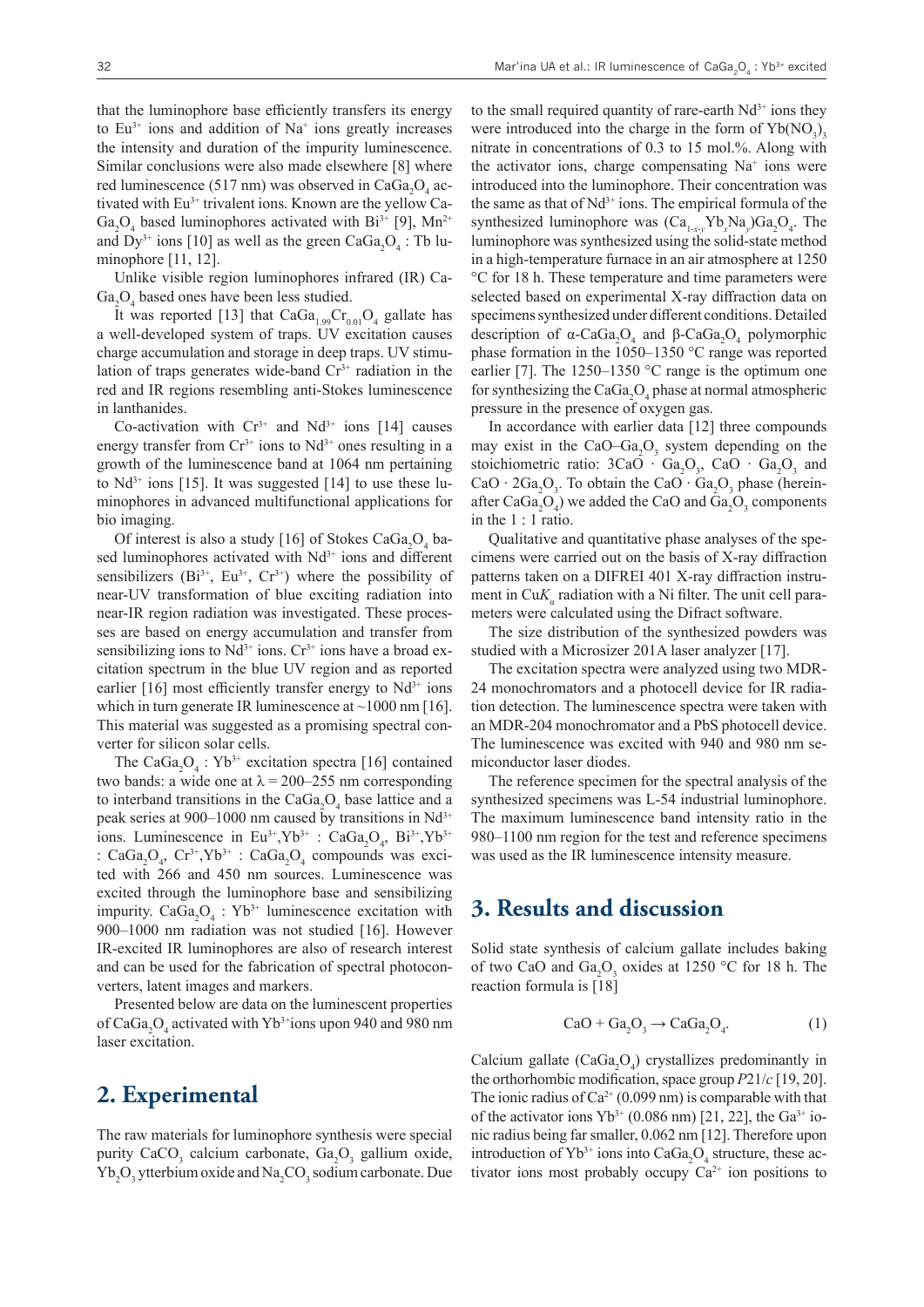form a substitutional solid solution. This however causes a charge mismatch that we compensated with Na<sup>+</sup> ions by introducing them into the luminophore charge in the same quantity as  $Yb^{3+}$  ions. The Na<sup>+</sup> ionic radius (0.097 nm) is almost the same as that of  $Ca^{2+}$ , and this is also expected to reduce structure distortion in the base lattice.

Figure 1 shows X-ray diffraction patterns of pure and Yb3+ and Na<sup>+</sup> doped calcium gallate. By way of comparison we presented the bar chart for  $CaGa<sub>2</sub>O<sub>4</sub>$  borrowed from the ASTM international X-ray diffraction standard files, card No. PDF-140143.



**Figure 1.** (*a*) Bar chart and experimental X-ray diffraction patterns of  $(b)$  pure CaGa<sub>2</sub>O<sub>4</sub> and  $(c)$  doped CaGa<sub>2</sub>O<sub>4</sub> : Yb,Na.

The most prominent diffraction peaks in the X-ray diffraction patterns coincide with the typical peaks of Ca- $Ga<sub>2</sub>O<sub>4</sub>$  (PDF-140143) as per the ASTM X-ray diffraction files. It can also be seen from Fig. 1 that the typical diffraction peaks of the pure and doped calcium gallate coincide. This is caused by the low  $Yb^{3+}$  and  $Na^{+}$  doping impurity concentrations which incorporate into the gallate lattice and occupy  $Ca^{2+}$  ion positions without causing considerable distortion to the material's crystal lattice.

The size distribution of the powdered specimens synthesized under similar conditions showed that the mean particle size of pure  $CaGa<sub>2</sub>O<sub>4</sub>$  is 17.9 µm. The mean particle size of CaGa<sub>2</sub>O<sub>4</sub> activated with 5 mol.%  $Yb^{3+}$  ions is 18.5  $\mu$ m. Introduction of Na<sup>+</sup> ions into the luminophore in the same quantity increases the mean particle size but slightly to 21.7  $\mu$ m. This is because Na<sub>2</sub>CO<sub>3</sub> impurity acts as flux during solid state luminophore synthesis thus improving the interaction between solid solution components and accelerating mass transport and new phase formation. As a result the crystallites grow and the mean particle size in the specimen increases.

The excitation spectra of the  $(Ca_{0.9}Yb_{0.05}Na_{0.05})Ga_2O_4$ luminophore were taken for 1025 and 1080 nm luminescent bands which were selected based upon a preliminary study of specimen luminescence spectra excited with a 980 nm laser. The excitation wavelength used for excitation spectra measurement was varied in the 800 to 2000 nm range. The 1025 nm band in the excitation spectra corresponded to two peaks at 923 and 975 nm. For the 1080 nm band the maximum excitation intensity was at the same wavelengths (Fig. 2). The spectra also contained one more excitation band at ~910 nm but its peak was less clear.



**Figure 2.**  $(Ca_{0.9}Yb_{0.05}Na_{0.05})Ga_2O_4$  luminophore specimen excitation spectra: (*1*) 1025 and (*2*) 1080 nm.

As noted above the  $CaGa<sub>2</sub>O<sub>4</sub>$  band gap is about 3.6 eV. To make the energy of valence electrons sufficient for electron transition to the conduction band one should excite the material with a 344 nm or smaller wavelength radiation. This may initiate interband transitions. These transitions in  $CaGa<sub>2</sub>O<sub>4</sub>$  were described in an earlier study of intrinsic and extrinsic UV-excited visible luminescence [3, 16]. Since IR luminescence was excited in our experiment with photons having far greater wavelengths one can conclude that their energy would be insufficient for interband transitions. Thus electron transitions in Ca- $Ga_2O_4$ : Yb<sup>3+</sup> occurred directly in Yb<sup>3+</sup> activator ions with only a passive role of the base lattice.

Excitation at the 910, 932 and 975 nm corresponds to energy transfers between Stark components of the  ${}^{2}F_{7/2}$ and  ${}^{2}F_{5/2}$  levels in Yb<sup>3+</sup> ions. Since the excitation intensity for the 932 and 975 nm bands was the highest we used 940 and 980 nm semiconductor laser diodes for further luminescence studies of the test specimens.

We now consider excitation and luminescence in Ca- $Ga_2O_4$ : Yb<sup>3+</sup> in a greater detail using the electron level diagram of  $Yb^{3+}$  ions (Fig. 3). Data on the positions of the top Stark levels were borrowed from an earlier study of electron absorption spectra [18], and the structure of the bottom Stark sublevels of  $Yb^{3+}$  ions was studied using luminescence spectra [23, 24].

The main unexcited level  ${}^{2}F_{7/2}$  consists of four Stark sublevels (1, 2, 3, 4) and the excited level  ${}^{2}F_{5/2}$  is split into three sublevels (5, 6, 7). Arrows show potential electron transitions with energy absorption or release. Earlier absorption and luminescence spectra [18, 23, 24] were studied at LN or lower temperatures. This greatly reduced the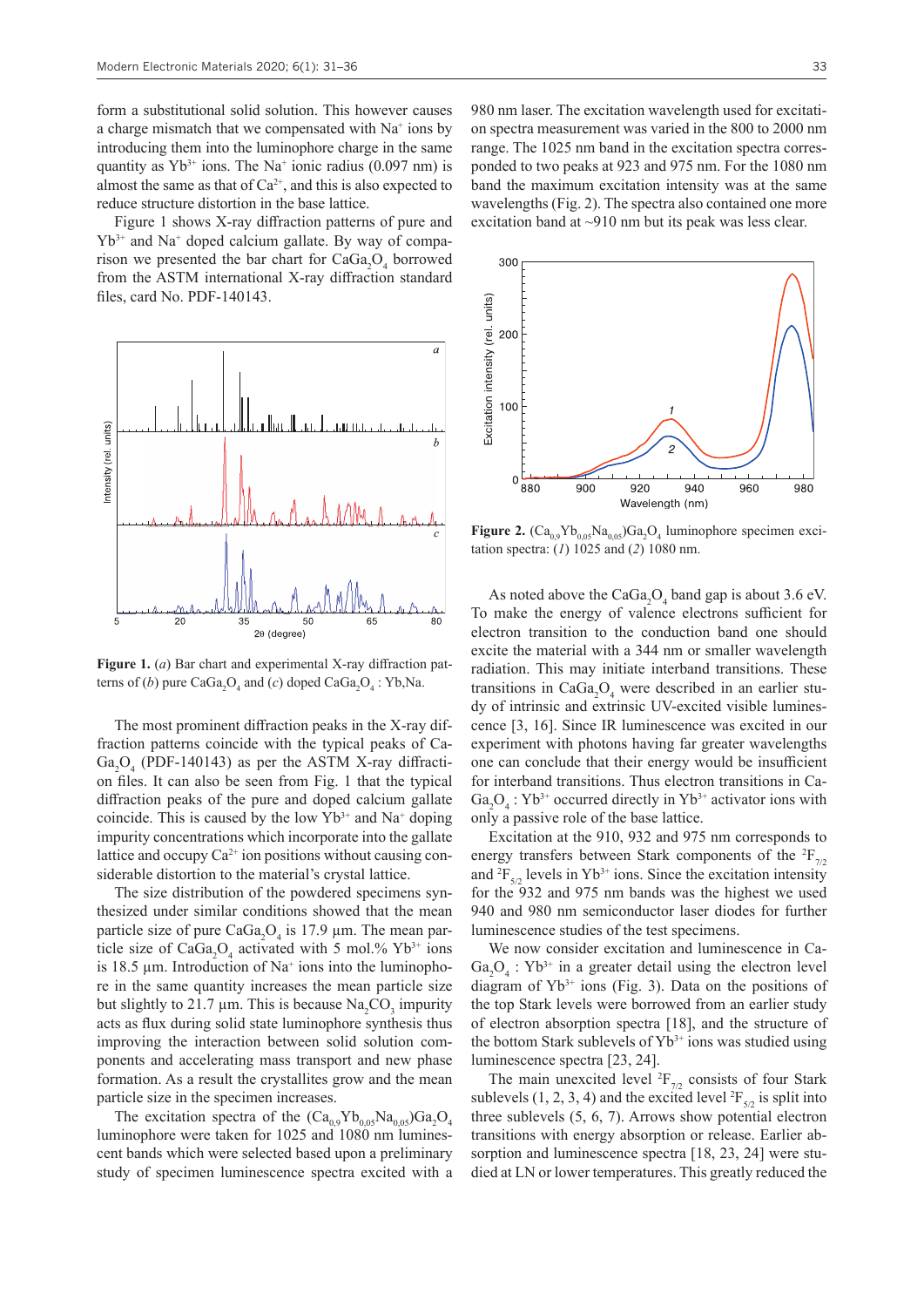

**Figure 3.** Structure of Stark sublevels in Yb3+ ions: (*a*) 4.2–77 K transitions [23, 24]; (*b*) 300 K transitions.

thermal oscillation energy of the lattice atoms for more reliable matching of absorption peaks with the respective transitions between Stark components in  $Yb^{3+}$  ions. It was reported [23] that at 4.2 K transitions may occur from the main bottom Stark sublevel  ${}^{2}F_{7/2}$  (1) to the excited Stark sublevels 5, 6 and 7 of the  ${}^{2}F_{5/2}$  state (Fig. 3*a*).

We studied the material at room temperature (300 K). The occupation of the Stark sublevels 2, 3 and 4 at this temperature is greater than at 4.2 K and therefore there is a higher probability of electron transitions from these levels to the  ${}^{2}F_{5/2}$  multiplet sublevels (Fig. 3*b*). Electron transitions from the bottom sublevel 5 of the excited  ${}^{2}F_{5/2}$ state to the sublevels 1, 2, 3 and 4 of the  ${}^{2}F_{7/2}$  state is accompanied by energy release in the form of a photon, i.e., luminescence occurs. The same conclusions were made in a earlier study of the Stark structure of Yb<sup>3+</sup> ion levels in  $(Yb_x Y_{1-x})_2$ Ti<sub>2</sub>O<sub>7</sub> at 4.5–300 K [25].

The first stage of our investigation into the luminescent properties of  $CaGa<sub>2</sub>O<sub>4</sub>$ : Yb<sup>3+</sup> dealt with the luminescence spectra of the specimens and the effect of Na<sup>+</sup> ions on the luminescence intensity. The luminescence spectra of the specimens contain three resolvable peaks at 993, 1025 and 1080 nm (Fig. 4). Radiation at these wavelengths is generated by electron transitions from the excited  ${}^{2}F_{5/2}$  level to the main unexcited <sup>2</sup> $F_{7/2}$  level in Yb<sup>3+</sup> ions.



**Figure 4.** (*1*)  $(Ca_{0.9}Yb_{0.05}Na_{0.05})Ga_2O_4$  and (*2*)  $(Ca_{0.95}Yb_{0.05})Ga_2O_4$ luminescence spectra excited with 940 nm radiation.

The 993 nm luminescence intensity in the specimen synthesized with flux was almost threefold higher than that in the specimen synthesized without flux. This confirms our assumptions concerning the effect of  $Na<sup>+</sup>$  ions on the luminescent properties of  $CaGa_2O_4$ : Yb<sup>3+</sup>. We will now consider in detail the process of charge compensation upon the formation of a substitutional solid solution.

 $Yb^{3+}$  ions in CaGa<sub>2</sub>O<sub>4</sub>:  $Yb^{3+}$  occupy the positions of Ca<sup>2+</sup> ions. Inovalent substitution produces electrically charged defects. Two  $Yb^{3+}$  ions substitute three Ca<sup>2+</sup> ions thus generating one negatively charged defect  $V''_{C<sub>a</sub>}$  and two positively charged defects  $Yb^{\bullet}_{c}$  the defect formation reaction being as follows:

$$
3Ca^{2+} + 2Yb^{3+} \to V''_{Ca} + 2Yb^{\bullet}_{Ca}.
$$
 (1)

 $Ca<sup>2+</sup>$  ion substitution for Na<sup>+</sup> and Yb<sup>3+</sup> ions in the lattice generates one positively charged defect  $Yb^{\bullet}_{C^a}$  and one negatively charged defect  $\text{Na}^{\circ}_{\text{Ca}}$ . The defect formation equation is as follows:

$$
2Ca^{2+} + Na^{+} + Yb^{3+} \to Na_{Ca}^{\circ} + Yb_{Ca}^{\bullet}.
$$
 (2)

It is well-known [3] that  $Na^+$ ,  $Li^+$  and  $K^+$  ions not only act as charge compensators but also affect to a certain extent the crystal lattice, powder particle size and surface morphology of the material. The  $Na<sup>+</sup>$  ionic radius  $(0.097 \text{ nm})$  is almost the same as that of Ca<sup>2+</sup> ions  $(0.099 \text{ nm})$ nm) so the structural distortions caused by their mutual replacement in the  $CaGa<sub>2</sub>O<sub>4</sub>$  lattice are but minor. Thus introduction of Na<sup>+</sup> ions into the luminophore minimizes the role of defects generated by violation of crystal electrical neutrality and size mismatch between  $Ca^{2+}$  and  $Yb^{3+}$ ions and hence increases the luminescence intensity in the 980–1090 nm region.

At the second stage we studied the luminescence intensity in the specimens as a function of  $Yb^{3+}$ ions concentration. Figure 5 shows luminescence spectra of  $(Ca_{1-x}y^bN_a)Ga_2O_4$  for different activator ion concentrations.



**Figure 5.**  $(Ca_{1-x-y}Yb_xNa_y)Ga_2O_4$  luminescence spectra excited with 940 nm radiation for different activator ion concentrations:  $(1)$   $x = y = 0.5$  mol.%; (2) 1 mol.%; (3) 5 mol.%; (4) 10 mol.%; (5) 15 mol.%.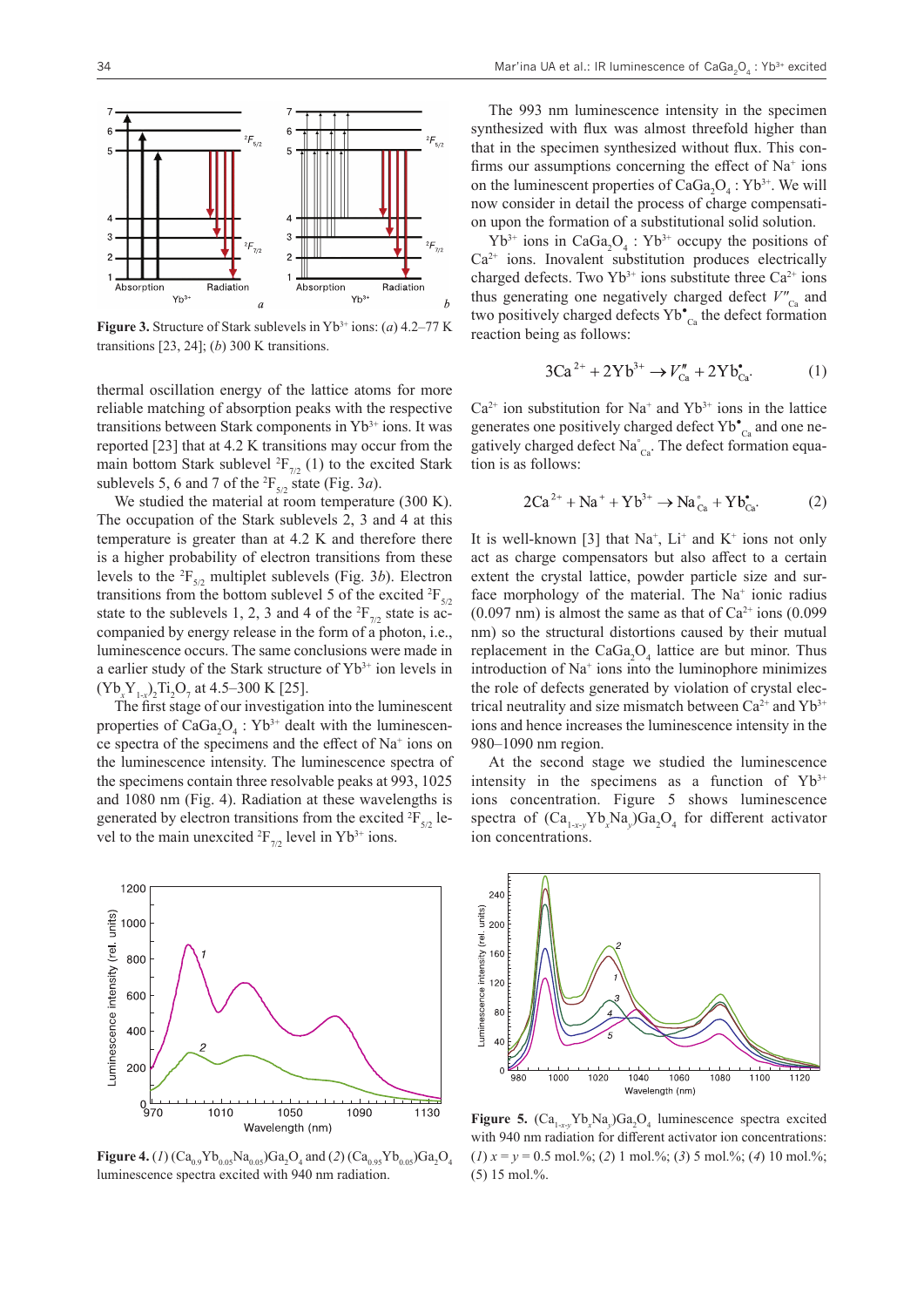The luminescence spectrum of  $(Ca_{1-x-y}V^bN_a_{y})Ga_2O_4$ is a broad band with three clearly resolved peaks at 993, 1025 and 1080 nm and a few weak peaks. The luminescence intensity is the highest for the specimen with an Yb3+ ions concentration of 1 mol.%. The luminescence intensity decreases with an increase in the activator ion concentration. At  $Yb^{3+}$  ions concentrations of 10 and 15 mol.% the luminescence spectrum exhibits intensity redistribution between the 1025 nm peak which is strong at low  $Yb^{3+}$  and Na<sup>+</sup> concentrations and the weak peaks in the vicinity of 1040 nm, in favor of the latter ones. This can be caused by structural distortions in the base lattice and new phase formation. To exclude the effect of occasional errors in the synthesis or study of the specimens we synthesized one more series of specimens with the same  $Yb^{3+}$  concentrations. The luminescence spectra of the specimens containing 10 and 15 mol.%  $Yb^{3+}$  ions exhibited a similar intensity redistribution.

Figure 6 shows 993 nm luminescence intensity as a function of  $Yb^{3+}$  ions concentration.

To obtain a more accurate concentration function we synthesized an additional series of specimens with the  $Yb^{3+}$ concentrations *x* = 0.003, 0.007, 0.01, 0.02 and 0.03. The highest 993 nm luminescence intensity in  $(Ca_{1-x}^{\prime}y^{\prime}b_{x}^{\prime}Na_{y})$ Ga<sub>2</sub>O<sub>4</sub> was observed at the Yb<sup>3+</sup> concentration  $x = 0.01$ . The optimum luminophore composition for this spectral band is  $(Ca_{0.98}Yb_{0.01}Na_{0.01})Ga_2O_4$ .

### **4. Conclusion**

Study of the  $CaGa<sub>2</sub>O<sub>4</sub>$ : Yb<sup>3+</sup> compound showed that excitation of the material with 940 and 980 nm radiation

# **References**

- 1. Bletskan D.I., Kabatsii V.M., Kranichets M., Frolova V.V., Gule E.G. Photoconductivity and photoluminescence of  $PbGa_2Se_4$  crystals. *Chalcogenide Letters*. 2006; 3(12): 125–132. [http://www.chalcogen.](http://www.chalcogen.ro/Bletskan-articol.pdf) [ro/Bletskan-articol.pdf](http://www.chalcogen.ro/Bletskan-articol.pdf)
- 2. Bordun O.M., Bihday V.G., Kukharskyy I.Yo. Influence of annealing conditions on the luminescence and photoelectric properties of pure and Mn<sup>2+</sup>-activated ZnGa<sub>2</sub>O<sub>4</sub> thin films. *J. Appl. Spectrosc.* 2013; 80(5): 721–725.<https://doi.org/10.1007/s10812-013-9832-2>
- 3. Rai M., Singh S.K., Mishra K., Shankar R., Srivastava R.K., Rai S.B.  $Eu^{3+}$ -activated Ca $Ga_2O_4$  wide band gap (WBG) material for solar blind UV conversion: fluorescence and photo-conductivity performance. *J. Mater. Chem. C*. 2014; 2(37): 7918–7926. [https://doi.](https://doi.org/10.1039/C4TC00965G) [org/10.1039/C4TC00965G](https://doi.org/10.1039/C4TC00965G)
- 4. Glasser F.P., Glasser L.S.D. Crystal chemistry of some  $AB_2O_4$  compounds. *J. American Ceramic Society*. 1963; 46(8): 377–380. [https://](https://doi.org/10.1111/j.1151-2916.1963.tb11755.x) [doi.org/10.1111/j.1151-2916.1963.tb11755.x](https://doi.org/10.1111/j.1151-2916.1963.tb11755.x)
- 5. Mar'ina U.A., Vorob'ev V.A., Mar'in A.P., Pigulev R.V. Luminescent properties of strontium gallate activated by europium ions. In: Actual problems of engineering sciences: materials of the VIIth (64<sup>th</sup>) annual scientific-practical conference of teachers, students and young scientists of the North Caucasus Federal Univer-



**Figure 6.** 993 nm luminescence band intensity of  $(Ca<sub>1-x-y</sub>Yb<sub>x</sub>Na<sub>y</sub>) Ga<sub>2</sub>O<sub>4</sub>(x=y=0.3; 0.5; 0.7; 1; 2; 3; 5; 10; 15 mol.%)$ as a function of  $Yb^{3+}$  ions concentration for 940 nm excitation.

generates luminescence in the 980–1100 nm region with peaks at 993, 1025 and 1080 nm. The luminescence in this region is caused by optical transitions in  $Yb^{3+}$  ions. Experiments prove the potential for enhancing this IR luminescence by introducing the  $\text{Na}_2\text{CO}_3$  compensating impurity into the luminophore. Study of the luminescence intensity as a function of activator ions concentration showed that the highest 993 nm luminescence intensity is at the  $Yb^{3+}$ concentration  $x = 0.01$ . The optimum luminophore composition was suggested to be  $(\text{Ca}_{0.98}\text{Yb}_{0.01}\text{Na}_{0.01})\text{Ga}_2\text{O}_4$ .

The IR luminophores suggested in this work can find applications in biomedicine, laser engineering, marking expensive products and art pieces, military engineering and fiber optics.

sity «University Science – Region». Stavropol, 2019: 470–472. (In Russ.)

- 6. Patent EP 0836791 B1H05B 33/14, C09K 11/80, C09K 11/66. International publication number: WO 97/02721. Doped amorphous and crystalline gallium oxides, alkaline earth gallates and doped zinc germanate phosphors as electroluminescent materials. T. Hamilton, A.H. Hamilton, G. Edmonton, 1998.
- 7. Jiang F., Jiang P., Yue M., Gao W., Cong R., Yang T. Temperature-induced phase transitions for stuffed tridymites  $SrGa<sub>2</sub>O<sub>4</sub>$  and  $CaGa<sub>2</sub>O<sub>4</sub>$ . *J. Solid State Chem*. 2017; 254: 195–199. [https://doi.org/10.1016/j.](https://doi.org/10.1016/j.jssc.2017.07.024) [jssc.2017.07.024](https://doi.org/10.1016/j.jssc.2017.07.024)
- 8. Ye D., Hu Z., Zhang W., Cui Y., Luo L., Wang Y. Inner energy transfer and its influence on luminescence properties of  $CaGa<sub>2</sub>O<sub>4</sub>:Eu<sup>3+</sup>$  reddish emission phosphors. *Optical Materials*. 2014; 39(11): 1879– 1882. <https://doi.org/10.1016/j.optmat.2014.04.028>
- 9. Wang S., Chen W., Zhou D., Qiu J., Xu X., Yu X. Long persistent properties of CaGa<sub>2</sub>O<sub>4</sub>:Bi<sup>3+</sup> at different ambient temperature. *The American Ceramic Society*. 2017; 100(8): 3514–3521. [https://doi.](https://doi.org/10.1111/jace.14875) [org/10.1111/jace.14875](https://doi.org/10.1111/jace.14875)
- 10. Keir P.D. Fabrication and characterization of ACTFEL devices: Diss. of PhD. Oregon State University, 2000, 280 p.